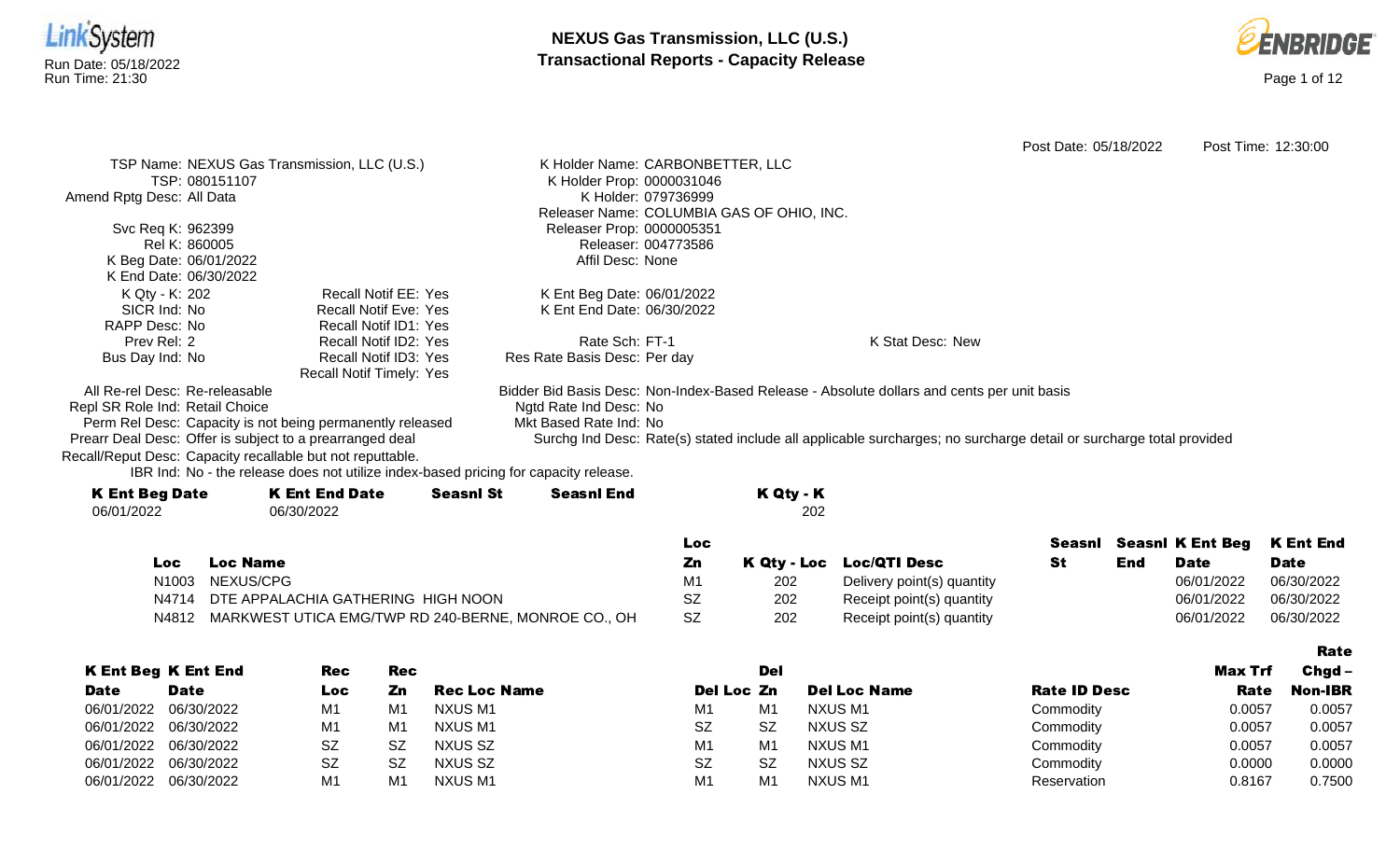



| Amend Rptg Desc: All Data                               | TSP Name: NEXUS Gas Transmission, LLC (U.S.)<br>TSP: 080151107<br>Svc Req K: 962399<br>Rel K: 860005<br>K Beg Date: 06/01/2022 |                          |                         |                                | K Holder Name: CARBONBETTER, LLC<br>K Holder Prop: 0000031046<br>K Holder: 079736999<br>Releaser Name: COLUMBIA GAS OF OHIO, INC.<br>Releaser Prop: 0000005351<br>Releaser: 004773586<br>Affil Desc: None |                  |                                       | Post Date: 05/18/2022              | Post Time: 12:30:00       |                               |      |
|---------------------------------------------------------|--------------------------------------------------------------------------------------------------------------------------------|--------------------------|-------------------------|--------------------------------|-----------------------------------------------------------------------------------------------------------------------------------------------------------------------------------------------------------|------------------|---------------------------------------|------------------------------------|---------------------------|-------------------------------|------|
| <b>K Ent Beg K Ent End</b><br><b>Date</b><br>06/01/2022 | <b>Date</b><br>06/30/2022                                                                                                      | Rec<br>Loc.<br><b>SZ</b> | <b>Rec</b><br>Zn<br>SZ. | <b>Rec Loc Name</b><br>NXUS SZ | Del Loc Zn<br><b>SZ</b>                                                                                                                                                                                   | Del<br><b>SZ</b> | <b>Del Loc Name</b><br><b>NXUS SZ</b> | <b>Rate ID Desc</b><br>Reservation | Max Trf<br>Rate<br>0.1498 | $Chgd -$<br>Non-IBR<br>0.0000 |      |
| $D = -11/D = 0.14$                                      | K End Date: 06/30/2022                                                                                                         |                          |                         |                                |                                                                                                                                                                                                           |                  |                                       |                                    |                           |                               | Rate |

## Recall/Reput Terms

RETAIL CHOICE RECALLABLE FOR ADMINISTRATIVE PURPOSES

# Terms/Notes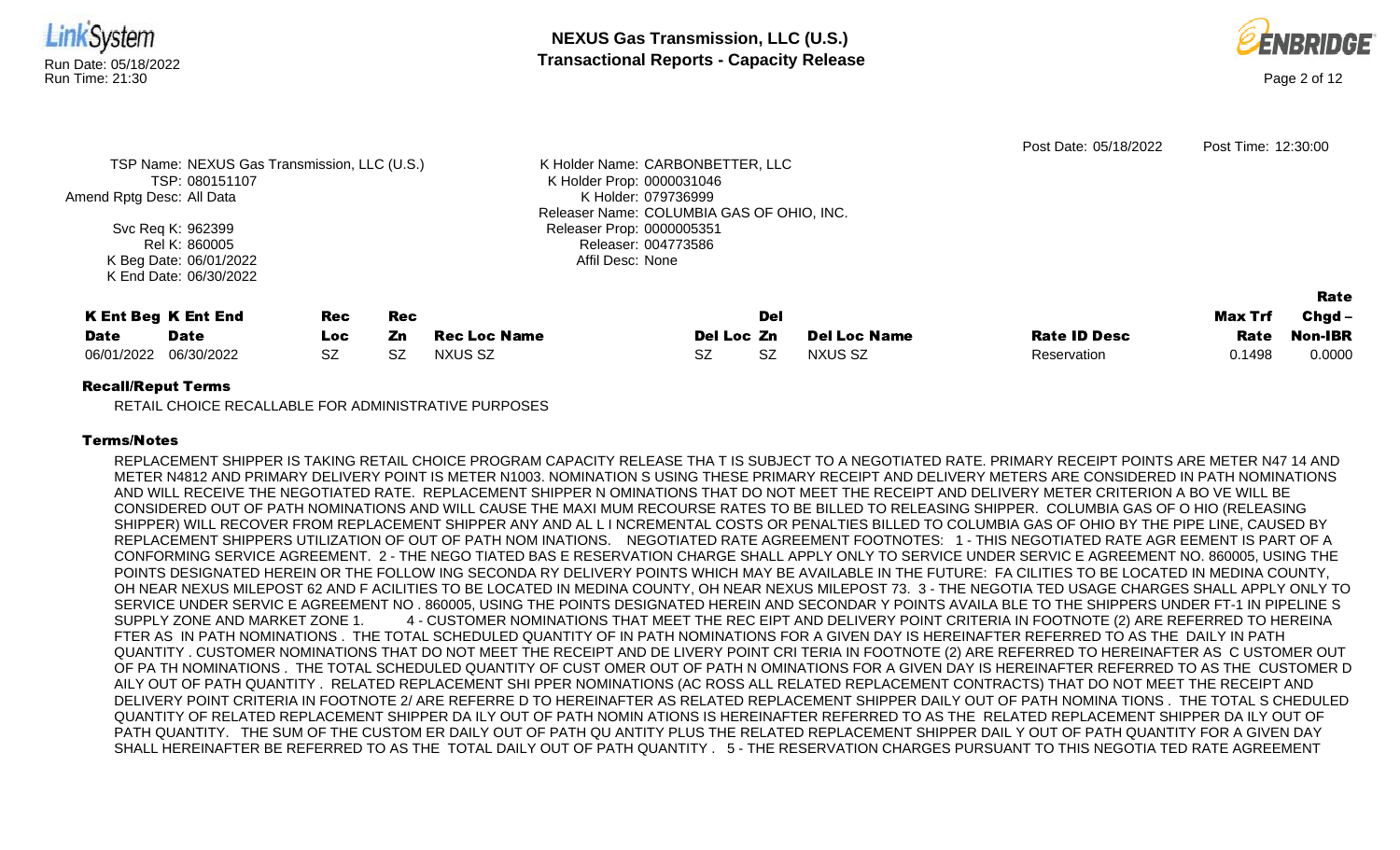



Post Date: 05/18/2022 Post Time: 12:30:00

TSP Name: NEXUS Gas Transmission, LLC (U.S.) TSP: 080151107 Amend Rptg Desc: All Data

> Svc Req K: 962399 Rel K: 860005 K Beg Date: 06/01/2022 K End Date: 06/30/2022

K Holder Name: CARBONBETTER, LLC K Holder Prop: 0000031046 K Holder: 079736999 Releaser Name: COLUMBIA GAS OF OHIO, INC. Releaser Prop: 0000005351 Releaser: 004773586 Affil Desc: None

# Terms/Notes

WILL BE CALCULATED DAILY. THE DAILY EQUIVALENT OF TH E NEGOTIATED BASE RESERVATION CHARGE (AS ADJU STED IN ACCORDANCE WITH THE ABOVE) SHALL APPLY EACH DAY TO THE GREATER O F A) ZERO OR B) THE MDQ LES S THE TOTAL DAILY OUT OF PATH QUANTITY. THE DAILY EQUIVALENT RECOURSE R ATE (AS SUCH TERM IS DEFINED HEREIN AND AS SUCH TERM APPLIES TO THE RESE RVATION CHARGE) (INCLUSIVE OF ALL RESERVAT ION SURCHARGES AND OTHER RESER VATION CHARGES) SHALL APPLY EACH DAY TO T HE LESSER OF A) THE MDQ OR B) T HE TOTAL DAILY OUT OF PATH QUANTITY.

Bid Evaluation Terms:- NET REVENUE;

Surcharge Footnote: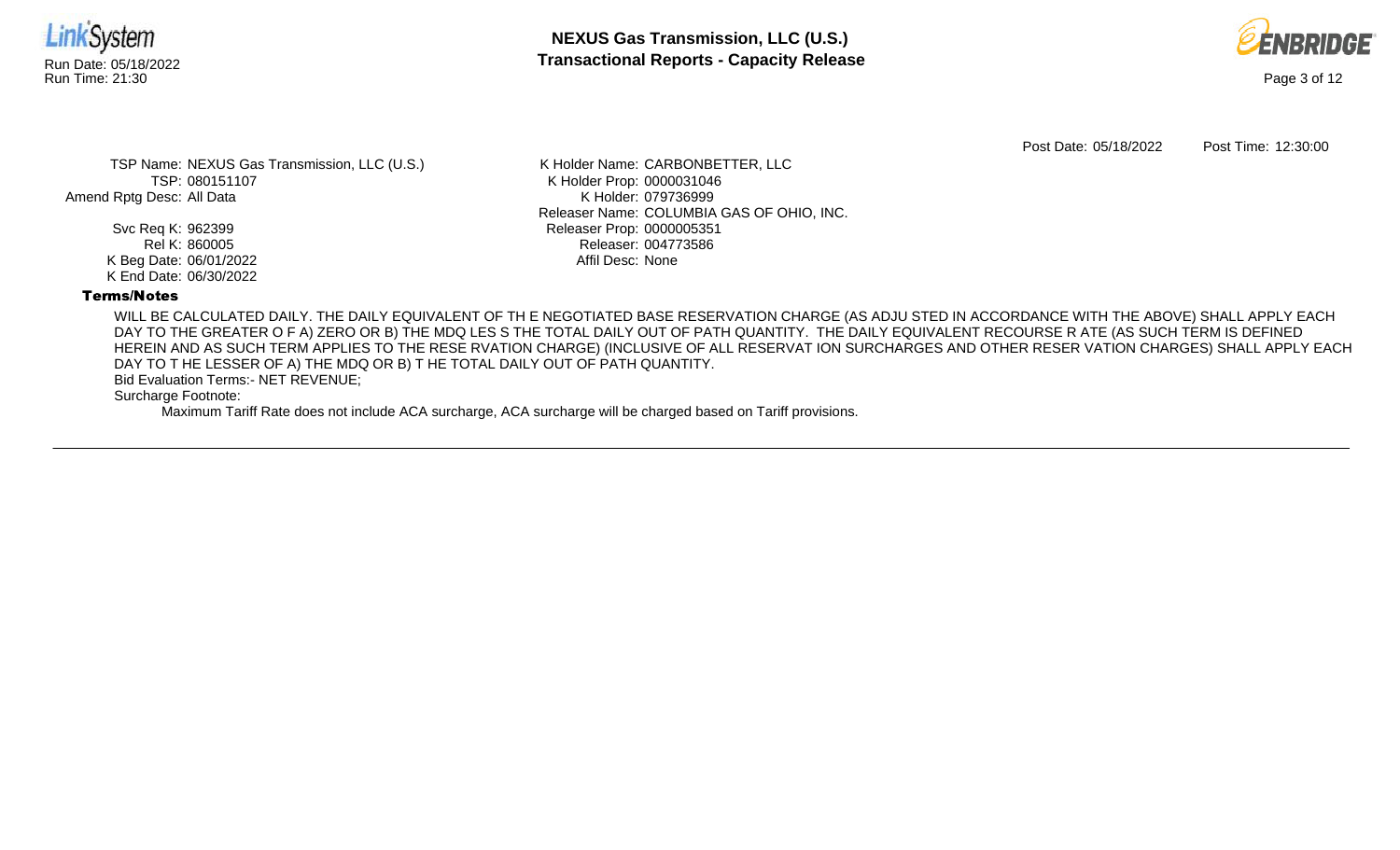



|                                                            |                             |                              |                                                                                                                    |                  | Post Date: 05/18/2022 | Post Time: 12:30:00 |
|------------------------------------------------------------|-----------------------------|------------------------------|--------------------------------------------------------------------------------------------------------------------|------------------|-----------------------|---------------------|
| TSP Name: NEXUS Gas Transmission, LLC (U.S.)               |                             |                              | K Holder Name: NEXTERA ENERGY MARKETING, LLC                                                                       |                  |                       |                     |
| TSP: 080151107                                             |                             | K Holder Prop: 0000030571    |                                                                                                                    |                  |                       |                     |
| Amend Rptg Desc: All Data                                  |                             |                              | K Holder: 054481341                                                                                                |                  |                       |                     |
|                                                            |                             |                              | Releaser Name: COLUMBIA GAS OF OHIO, INC.                                                                          |                  |                       |                     |
| Svc Req K: 962398                                          |                             | Releaser Prop: 0000005351    |                                                                                                                    |                  |                       |                     |
| Rel K: 860005                                              |                             |                              | Releaser: 004773586                                                                                                |                  |                       |                     |
| K Beg Date: 06/01/2022                                     |                             | Affil Desc: None             |                                                                                                                    |                  |                       |                     |
| K End Date: 06/30/2022                                     |                             |                              |                                                                                                                    |                  |                       |                     |
| K Qty - K: 4295                                            | <b>Recall Notif EE: Yes</b> | K Ent Beg Date: 06/01/2022   |                                                                                                                    |                  |                       |                     |
| SICR Ind: No                                               | Recall Notif Eve: Yes       | K Ent End Date: 06/30/2022   |                                                                                                                    |                  |                       |                     |
| RAPP Desc: No                                              | Recall Notif ID1: Yes       |                              |                                                                                                                    |                  |                       |                     |
| Prev Rel: 2                                                | Recall Notif ID2: Yes       | Rate Sch: FT-1               |                                                                                                                    | K Stat Desc: New |                       |                     |
| Bus Day Ind: No                                            | Recall Notif ID3: Yes       | Res Rate Basis Desc: Per day |                                                                                                                    |                  |                       |                     |
|                                                            | Recall Notif Timely: Yes    |                              |                                                                                                                    |                  |                       |                     |
| All Re-rel Desc: Re-releasable                             |                             |                              | Bidder Bid Basis Desc: Non-Index-Based Release - Absolute dollars and cents per unit basis                         |                  |                       |                     |
| Repl SR Role Ind: Retail Choice                            |                             | Ngtd Rate Ind Desc: No       |                                                                                                                    |                  |                       |                     |
| Perm Rel Desc: Capacity is not being permanently released  |                             | Mkt Based Rate Ind: No       |                                                                                                                    |                  |                       |                     |
| Prearr Deal Desc: Offer is subject to a prearranged deal   |                             |                              | Surchg Ind Desc: Rate(s) stated include all applicable surcharges; no surcharge detail or surcharge total provided |                  |                       |                     |
| Recall/Reput Desc: Capacity recallable but not reputtable. |                             |                              |                                                                                                                    |                  |                       |                     |
|                                                            |                             |                              |                                                                                                                    |                  |                       |                     |

IBR Ind: No - the release does not utilize index-based pricing for capacity release.

| <b>K Ent Beg Date</b> | <b>K Ent End Date</b> | <b>Seasnl St</b> | <b>Seasnl End</b> | K Qty - K |
|-----------------------|-----------------------|------------------|-------------------|-----------|
| 06/01/2022            | 06/30/2022            |                  |                   | 4.295     |
|                       |                       |                  |                   |           |

|     |                                                           | LOC. |       |                            |     | Seasnl Seasnl K Ent Beg K Ent End |             |
|-----|-----------------------------------------------------------|------|-------|----------------------------|-----|-----------------------------------|-------------|
| Loc | Loc Name                                                  | Ζn   |       | K Qty - Loc Loc/QTI Desc   | End | <b>Date</b>                       | <b>Date</b> |
|     | N1003 NEXUS/CPG                                           |      | 4.295 | Delivery point(s) quantity |     | 06/01/2022                        | 06/30/2022  |
|     | N4714 DTE APPALACHIA GATHERING HIGH NOON                  | SZ   | 4.295 | Receipt point(s) quantity  |     | 06/01/2022                        | 06/30/2022  |
|     | N4812 MARKWEST UTICA EMG/TWP RD 240-BERNE, MONROE CO., OH | SZ.  | 4.295 | Receipt point(s) quantity  |     | 06/01/2022                        | 06/30/2022  |

|             |                            |            |            |                     |                |                |                     |                     |         | <b>Rate</b>    |
|-------------|----------------------------|------------|------------|---------------------|----------------|----------------|---------------------|---------------------|---------|----------------|
|             | <b>K Ent Beg K Ent End</b> | <b>Rec</b> | <b>Rec</b> |                     |                | Del            |                     |                     | Max Trf | $Chgd -$       |
| <b>Date</b> | <b>Date</b>                | Loc        | Zn         | <b>Rec Loc Name</b> | Del Loc Zn     |                | <b>Del Loc Name</b> | <b>Rate ID Desc</b> | Rate    | <b>Non-IBR</b> |
| 06/01/2022  | 06/30/2022                 | M1         | M1         | NXUS M1             | M1             | M <sub>1</sub> | NXUS M1             | Commodity           | 0.0057  | 0.0057         |
| 06/01/2022  | 06/30/2022                 | M1         | M1         | NXUS M1             | <b>SZ</b>      | <b>SZ</b>      | NXUS SZ             | Commodity           | 0.0057  | 0.0057         |
| 06/01/2022  | 06/30/2022                 | <b>SZ</b>  | SZ         | NXUS SZ             | M <sub>1</sub> | M <sub>1</sub> | NXUS M1             | Commodity           | 0.0057  | 0.0057         |
| 06/01/2022  | 06/30/2022                 | <b>SZ</b>  | -SZ        | NXUS SZ             | <b>SZ</b>      | <b>SZ</b>      | NXUS SZ             | Commodity           | 0.0000  | 0.0000         |
| 06/01/2022  | 06/30/2022                 | M1         | M1         | NXUS M1             | M1             | M <sub>1</sub> | NXUS M1             | Reservation         | 0.8167  | 0.7500         |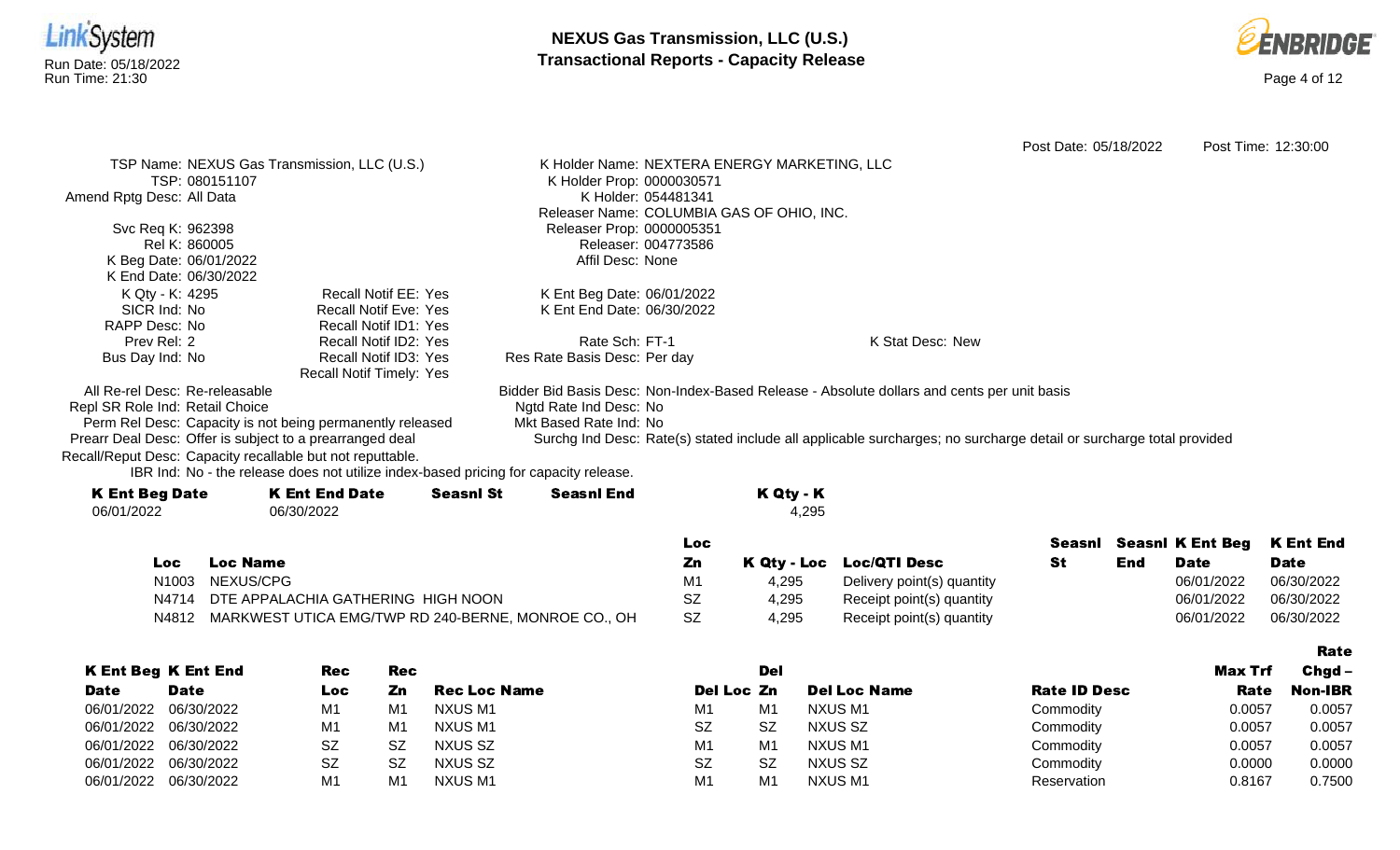

#### Recall/Reput Terms

RETAIL CHOICE RECALLABLE FOR ADMINISTRATIVE PURPOSES

## Terms/Notes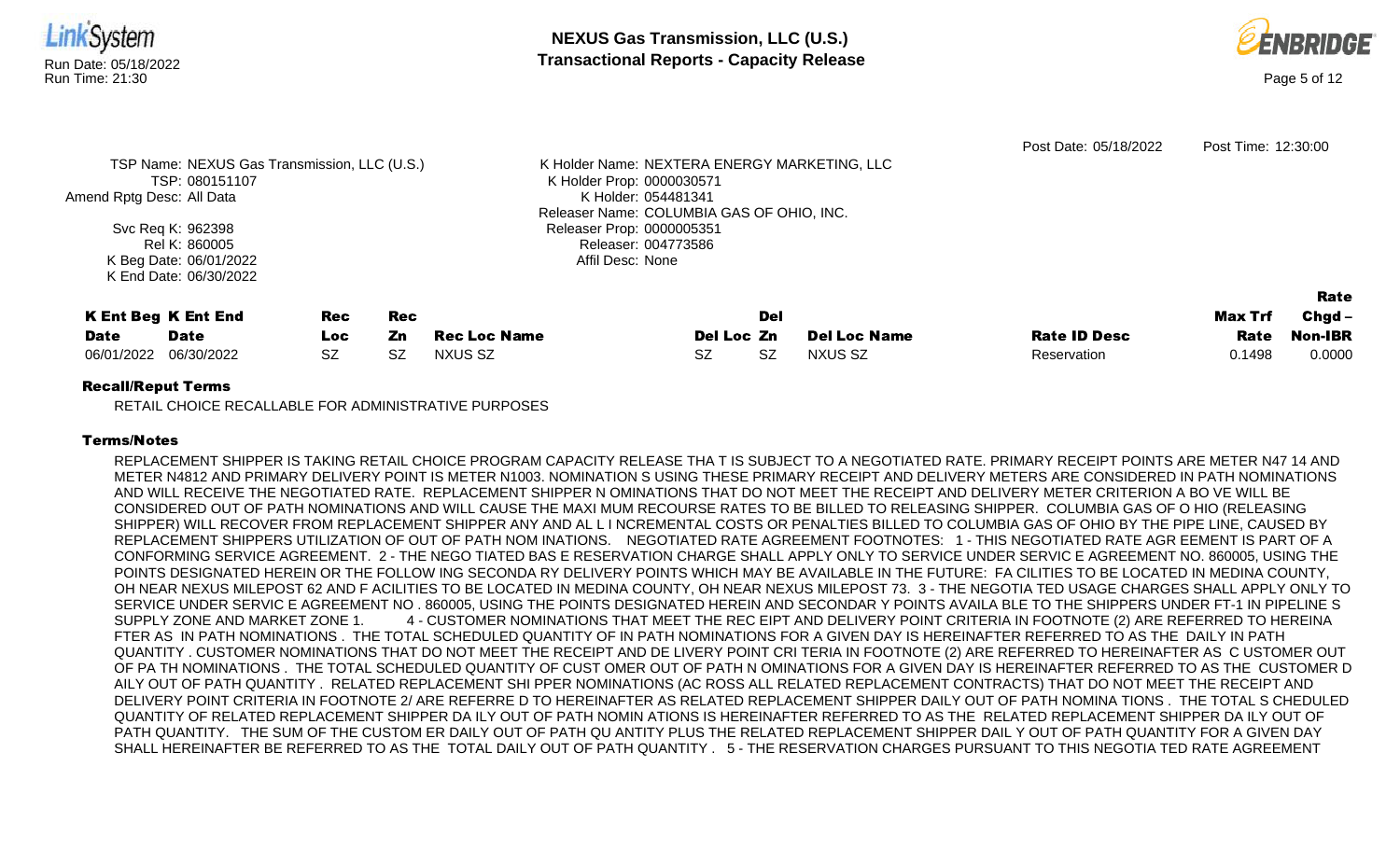



Post Date: 05/18/2022 Post Time: 12:30:00

TSP Name: NEXUS Gas Transmission, LLC (U.S.) TSP: 080151107 Amend Rptg Desc: All Data

> Svc Req K: 962398 Rel K: 860005 K Beg Date: 06/01/2022 K End Date: 06/30/2022

K Holder Name: NEXTERA ENERGY MARKETING, LLC K Holder Prop: 0000030571 K Holder: 054481341 Releaser Name: COLUMBIA GAS OF OHIO, INC. Releaser Prop: 0000005351 Releaser: 004773586 Affil Desc: None

# Terms/Notes

WILL BE CALCULATED DAILY. THE DAILY EQUIVALENT OF TH E NEGOTIATED BASE RESERVATION CHARGE (AS ADJU STED IN ACCORDANCE WITH THE ABOVE) SHALL APPLY EACH DAY TO THE GREATER O F A) ZERO OR B) THE MDQ LES S THE TOTAL DAILY OUT OF PATH QUANTITY. THE DAILY EQUIVALENT RECOURSE R ATE (AS SUCH TERM IS DEFINED HEREIN AND AS SUCH TERM APPLIES TO THE RESE RVATION CHARGE) (INCLUSIVE OF ALL RESERVAT ION SURCHARGES AND OTHER RESER VATION CHARGES) SHALL APPLY EACH DAY TO T HE LESSER OF A) THE MDQ OR B) T HE TOTAL DAILY OUT OF PATH QUANTITY.

Bid Evaluation Terms:- NET REVENUE;

Surcharge Footnote: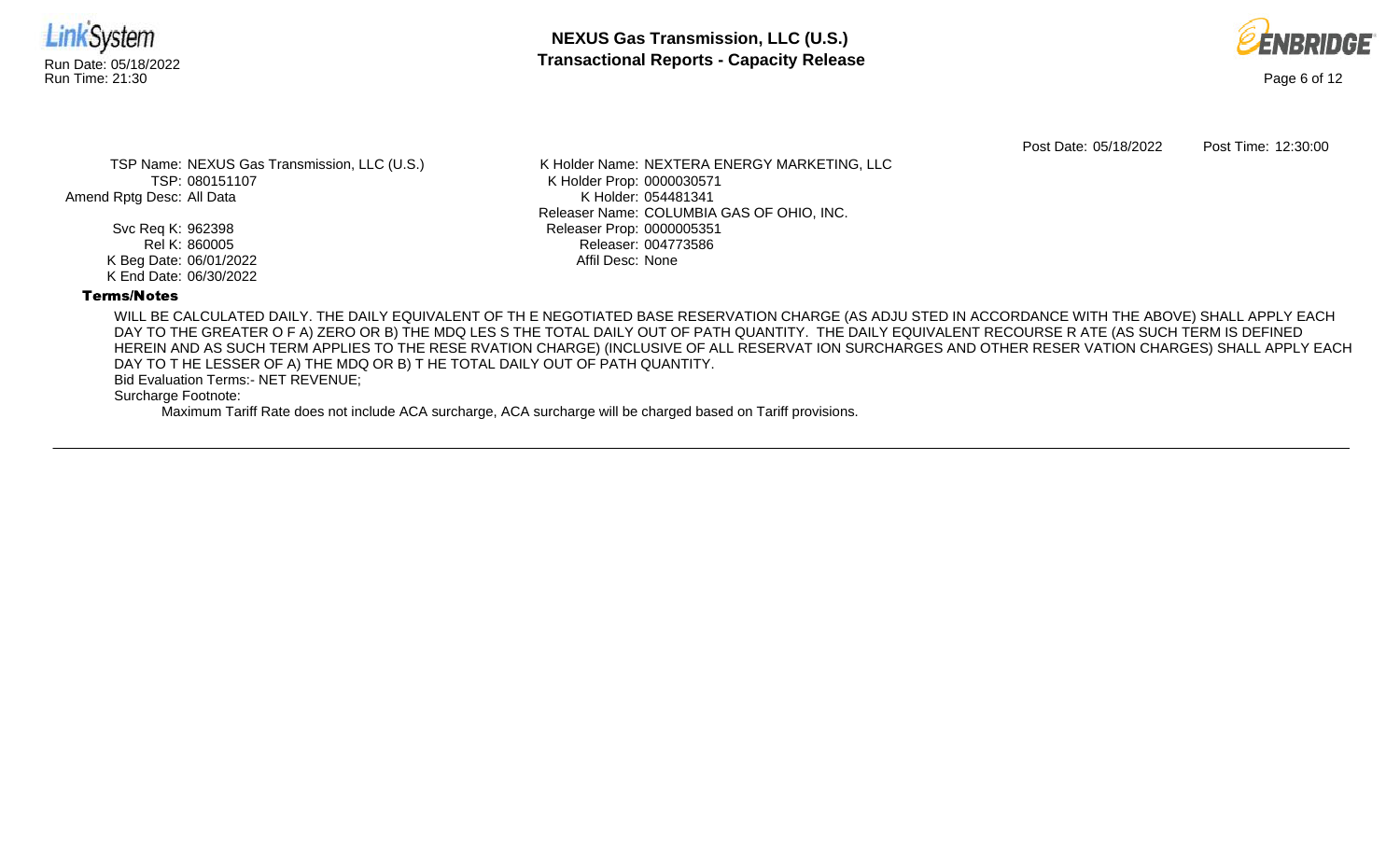



|                                 |                 |                                                                                      |                  |                                     |                     |                                           |                                                                                                                    | Post Date: 05/18/2022 |     |                         | Post Time: 14:30:00 |
|---------------------------------|-----------------|--------------------------------------------------------------------------------------|------------------|-------------------------------------|---------------------|-------------------------------------------|--------------------------------------------------------------------------------------------------------------------|-----------------------|-----|-------------------------|---------------------|
|                                 |                 | TSP Name: NEXUS Gas Transmission, LLC (U.S.)                                         |                  | K Holder Name: SNYDER BROTHERS INC. |                     |                                           |                                                                                                                    |                       |     |                         |                     |
|                                 | TSP: 080151107  |                                                                                      |                  | K Holder Prop: 0000029229           |                     |                                           |                                                                                                                    |                       |     |                         |                     |
| Amend Rptg Desc: All Data       |                 |                                                                                      |                  |                                     | K Holder: 007910433 |                                           |                                                                                                                    |                       |     |                         |                     |
|                                 |                 |                                                                                      |                  |                                     |                     | Releaser Name: COLUMBIA GAS OF OHIO, INC. |                                                                                                                    |                       |     |                         |                     |
| Svc Req K: 962401               |                 |                                                                                      |                  | Releaser Prop: 0000005351           |                     |                                           |                                                                                                                    |                       |     |                         |                     |
|                                 | Rel K: 860005   |                                                                                      |                  |                                     | Releaser: 004773586 |                                           |                                                                                                                    |                       |     |                         |                     |
| K Beg Date: 06/01/2022          |                 |                                                                                      |                  | Affil Desc: None                    |                     |                                           |                                                                                                                    |                       |     |                         |                     |
| K End Date: 06/30/2022          |                 |                                                                                      |                  |                                     |                     |                                           |                                                                                                                    |                       |     |                         |                     |
| K Qty - K: 54                   |                 | <b>Recall Notif EE: Yes</b>                                                          |                  | K Ent Beg Date: 06/01/2022          |                     |                                           |                                                                                                                    |                       |     |                         |                     |
| SICR Ind: No                    |                 | <b>Recall Notif Eve: Yes</b>                                                         |                  | K Ent End Date: 06/30/2022          |                     |                                           |                                                                                                                    |                       |     |                         |                     |
| RAPP Desc: No                   |                 | Recall Notif ID1: Yes                                                                |                  |                                     |                     |                                           |                                                                                                                    |                       |     |                         |                     |
| Prev Rel: 2                     |                 | Recall Notif ID2: Yes                                                                |                  | Rate Sch: FT-1                      |                     |                                           | K Stat Desc: New                                                                                                   |                       |     |                         |                     |
| Bus Day Ind: No                 |                 | Recall Notif ID3: Yes                                                                |                  | Res Rate Basis Desc: Per day        |                     |                                           |                                                                                                                    |                       |     |                         |                     |
|                                 |                 | <b>Recall Notif Timely: Yes</b>                                                      |                  |                                     |                     |                                           |                                                                                                                    |                       |     |                         |                     |
| All Re-rel Desc: Re-releasable  |                 |                                                                                      |                  |                                     |                     |                                           | Bidder Bid Basis Desc: Non-Index-Based Release - Absolute dollars and cents per unit basis                         |                       |     |                         |                     |
| Repl SR Role Ind: Retail Choice |                 |                                                                                      |                  | Ngtd Rate Ind Desc: No              |                     |                                           |                                                                                                                    |                       |     |                         |                     |
|                                 |                 | Perm Rel Desc: Capacity is not being permanently released                            |                  | Mkt Based Rate Ind: No              |                     |                                           |                                                                                                                    |                       |     |                         |                     |
|                                 |                 | Prearr Deal Desc: Offer is subject to a prearranged deal                             |                  |                                     |                     |                                           | Surchg Ind Desc: Rate(s) stated include all applicable surcharges; no surcharge detail or surcharge total provided |                       |     |                         |                     |
|                                 |                 | Recall/Reput Desc: Capacity recallable but not reputtable.                           |                  |                                     |                     |                                           |                                                                                                                    |                       |     |                         |                     |
|                                 |                 | IBR Ind: No - the release does not utilize index-based pricing for capacity release. |                  |                                     |                     |                                           |                                                                                                                    |                       |     |                         |                     |
| <b>K Ent Beg Date</b>           |                 | <b>K Ent End Date</b>                                                                | <b>Seasnl St</b> | <b>Seasnl End</b>                   |                     | K Qty - K                                 |                                                                                                                    |                       |     |                         |                     |
| 06/01/2022                      |                 | 06/30/2022                                                                           |                  |                                     |                     | 54                                        |                                                                                                                    |                       |     |                         |                     |
|                                 |                 |                                                                                      |                  |                                     |                     |                                           |                                                                                                                    |                       |     |                         |                     |
|                                 |                 |                                                                                      |                  |                                     | Loc:                |                                           |                                                                                                                    | Seasnl                |     | <b>Seasnl K Ent Beg</b> | <b>K Ent End</b>    |
| Loc                             | <b>Loc Name</b> |                                                                                      |                  |                                     | Zn                  |                                           | K Qty - Loc Loc/QTI Desc                                                                                           | <b>St</b>             | End | <b>Date</b>             | <b>Date</b>         |

N1003 NEXUS/CPG **M1** 54 Delivery point(s) quantity 06/01/2022 06/30/2022 N4714 DTE APPALACHIA GATHERING HIGH NOON SZ 54 Receipt point(s) quantity 66/01/2022 06/30/2022

N4812 MARKWEST UTICA EMG/TWP RD 240-BERNE, MONROE CO., OH SZ 54 Receipt point(s) quantity 66/01/2022 06/01/2022 06/30/2022

|                       |                            |           |                |                     |            |            |                     |                     |         | Rate           |
|-----------------------|----------------------------|-----------|----------------|---------------------|------------|------------|---------------------|---------------------|---------|----------------|
|                       | <b>K Ent Beg K Ent End</b> | Rec       | <b>Rec</b>     |                     |            | <b>Del</b> |                     |                     | Max Trf | $Chgd -$       |
| <b>Date</b>           | <b>Date</b>                | Loc       | Zn             | <b>Rec Loc Name</b> | Del Loc Zn |            | <b>Del Loc Name</b> | <b>Rate ID Desc</b> | Rate    | <b>Non-IBR</b> |
| 06/01/2022 06/30/2022 |                            | M1        | M1             | NXUS M1             | M1         | M1         | NXUS M1             | Commodity           | 0.0057  | 0.0057         |
| 06/01/2022 06/30/2022 |                            | M1        | M <sub>1</sub> | NXUS M1             | <b>SZ</b>  | SZ         | NXUS SZ             | Commodity           | 0.0057  | 0.0057         |
| 06/01/2022 06/30/2022 |                            | <b>SZ</b> | <b>SZ</b>      | NXUS SZ             | M1         | M1         | NXUS M1             | Commodity           | 0.0057  | 0.0057         |
|                       | 06/01/2022 06/30/2022      | <b>SZ</b> | .SZ            | NXUS SZ             | <b>SZ</b>  | <b>SZ</b>  | NXUS SZ             | Commodity           | 0.000C  | 0.0000         |
|                       | 06/01/2022 06/30/2022      | M1        | M1             | NXUS M1             | M1         | M1         | NXUS M1             | Reservation         | 0.8167  | 0.7500         |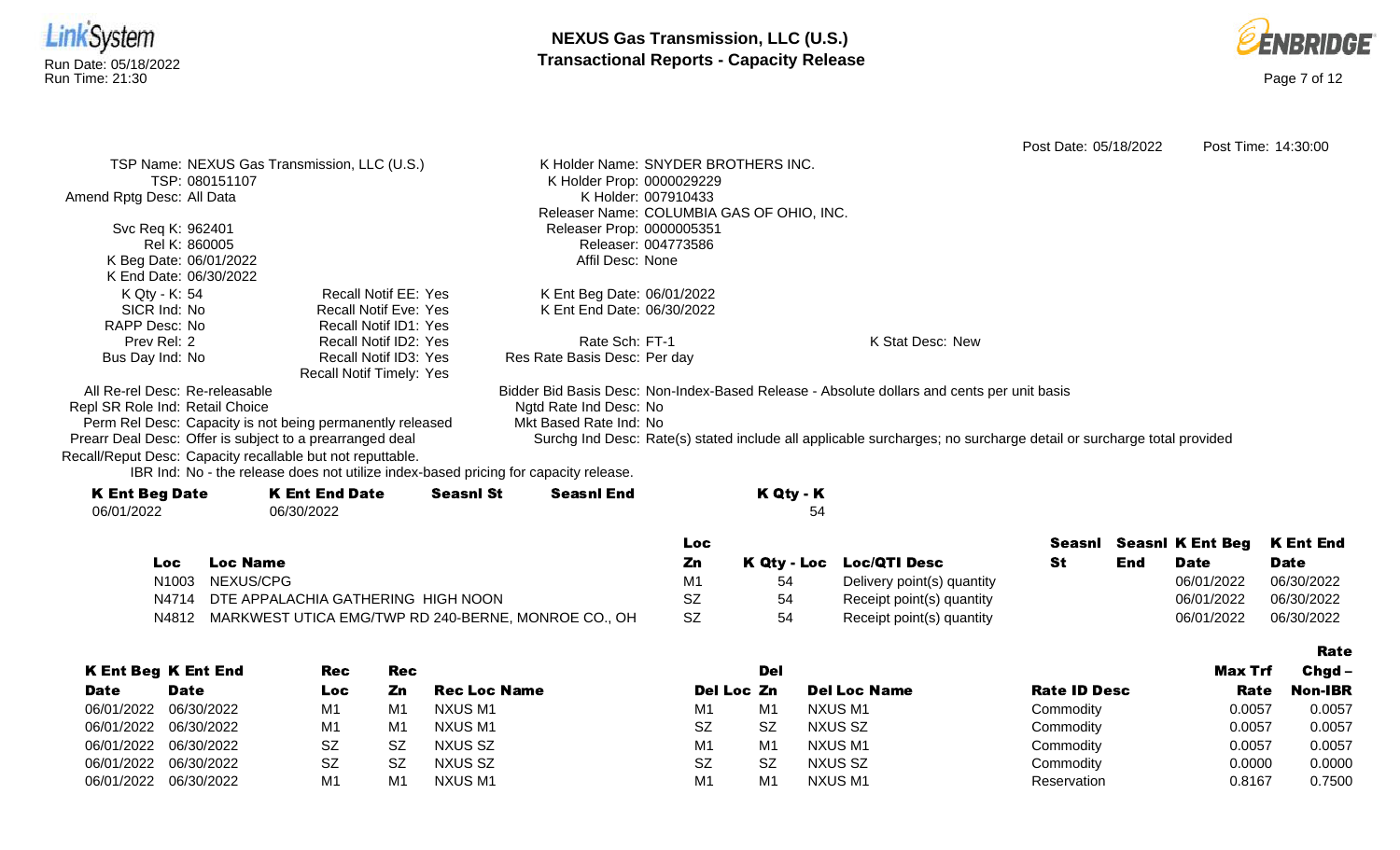

|                       |                            |            |     |              |            |     |                     |                     |                | Rate           |
|-----------------------|----------------------------|------------|-----|--------------|------------|-----|---------------------|---------------------|----------------|----------------|
|                       | <b>K Ent Beg K Ent End</b> | <b>Rec</b> | Rec |              |            | Del |                     |                     | <b>Max Trf</b> | Chgd –         |
| <b>Date</b>           | Date                       | Loc:       | Zn  | Rec Loc Name | Del Loc Zn |     | <b>Del Loc Name</b> | <b>Rate ID Desc</b> | Rate           | <b>Non-IBR</b> |
| 06/01/2022 06/30/2022 |                            | <b>SZ</b>  | SZ  | NXUS SZ      |            | SZ  | NXUS SZ             | Reservation         | 0.1498         | 0.0000         |

Affil Desc: None

## Recall/Reput Terms

K Beg Date: 06/01/2022 K End Date: 06/30/2022

RETAIL CHOICE RECALLABLE FOR ADMINISTRATIVE PURPOSES

## Terms/Notes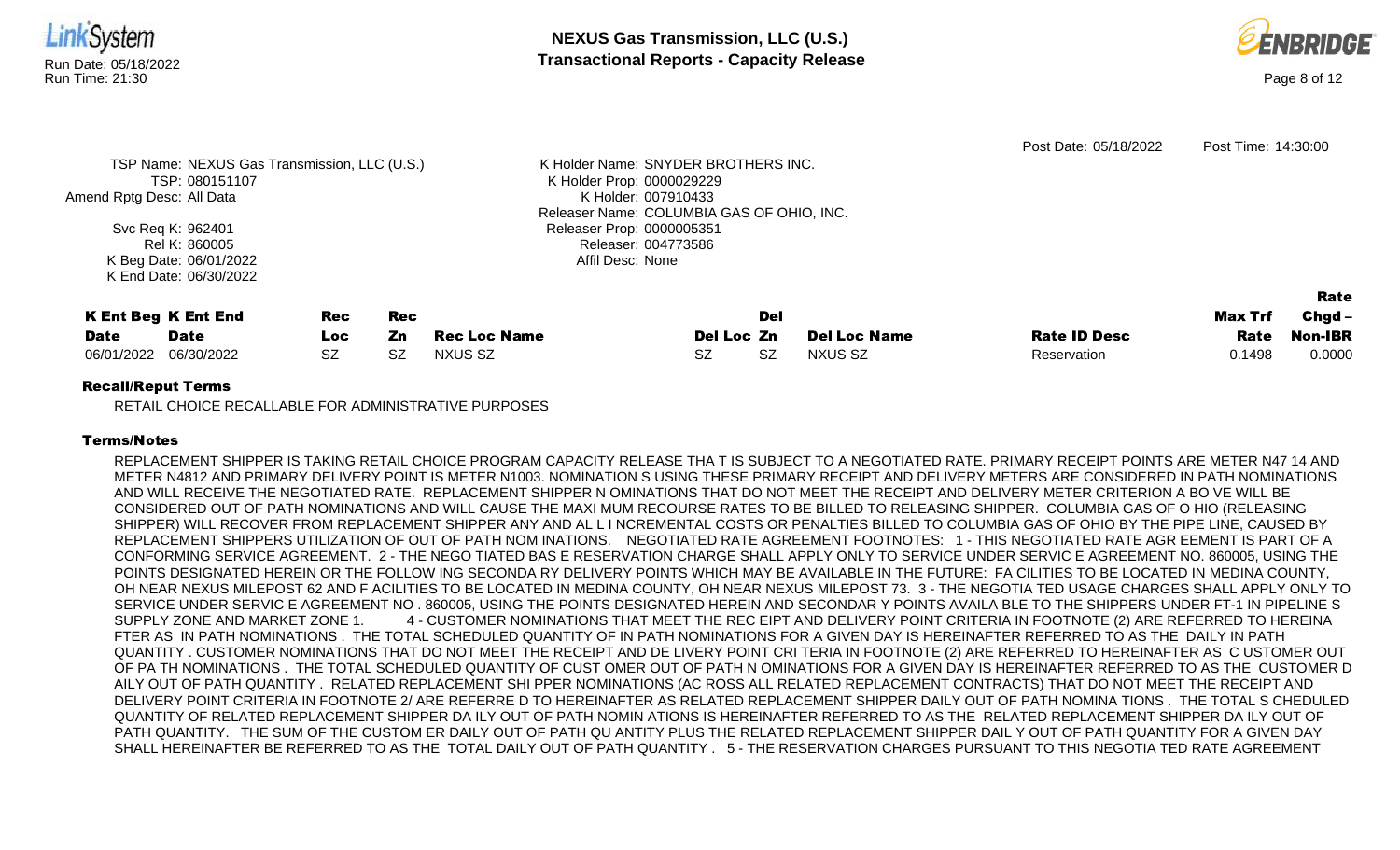



Post Date: 05/18/2022 Post Time: 14:30:00

TSP Name: NEXUS Gas Transmission, LLC (U.S.) TSP: 080151107 Amend Rptg Desc: All Data

> Svc Req K: 962401 Rel K: 860005 K Beg Date: 06/01/2022 K End Date: 06/30/2022

K Holder Name: SNYDER BROTHERS INC. K Holder Prop: 0000029229 K Holder: 007910433 Releaser Name: COLUMBIA GAS OF OHIO, INC. Releaser Prop: 0000005351 Releaser: 004773586 Affil Desc: None

## Terms/Notes

WILL BE CALCULATED DAILY. THE DAILY EQUIVALENT OF TH E NEGOTIATED BASE RESERVATION CHARGE (AS ADJU STED IN ACCORDANCE WITH THE ABOVE) SHALL APPLY EACH DAY TO THE GREATER O F A) ZERO OR B) THE MDQ LES S THE TOTAL DAILY OUT OF PATH QUANTITY. THE DAILY EQUIVALENT RECOURSE R ATE (AS SUCH TERM IS DEFINED HEREIN AND AS SUCH TERM APPLIES TO THE RESE RVATION CHARGE) (INCLUSIVE OF ALL RESERVAT ION SURCHARGES AND OTHER RESER VATION CHARGES) SHALL APPLY EACH DAY TO T HE LESSER OF A) THE MDQ OR B) T HE TOTAL DAILY OUT OF PATH QUANTITY.

Bid Evaluation Terms:- NET REVENUE;

Surcharge Footnote: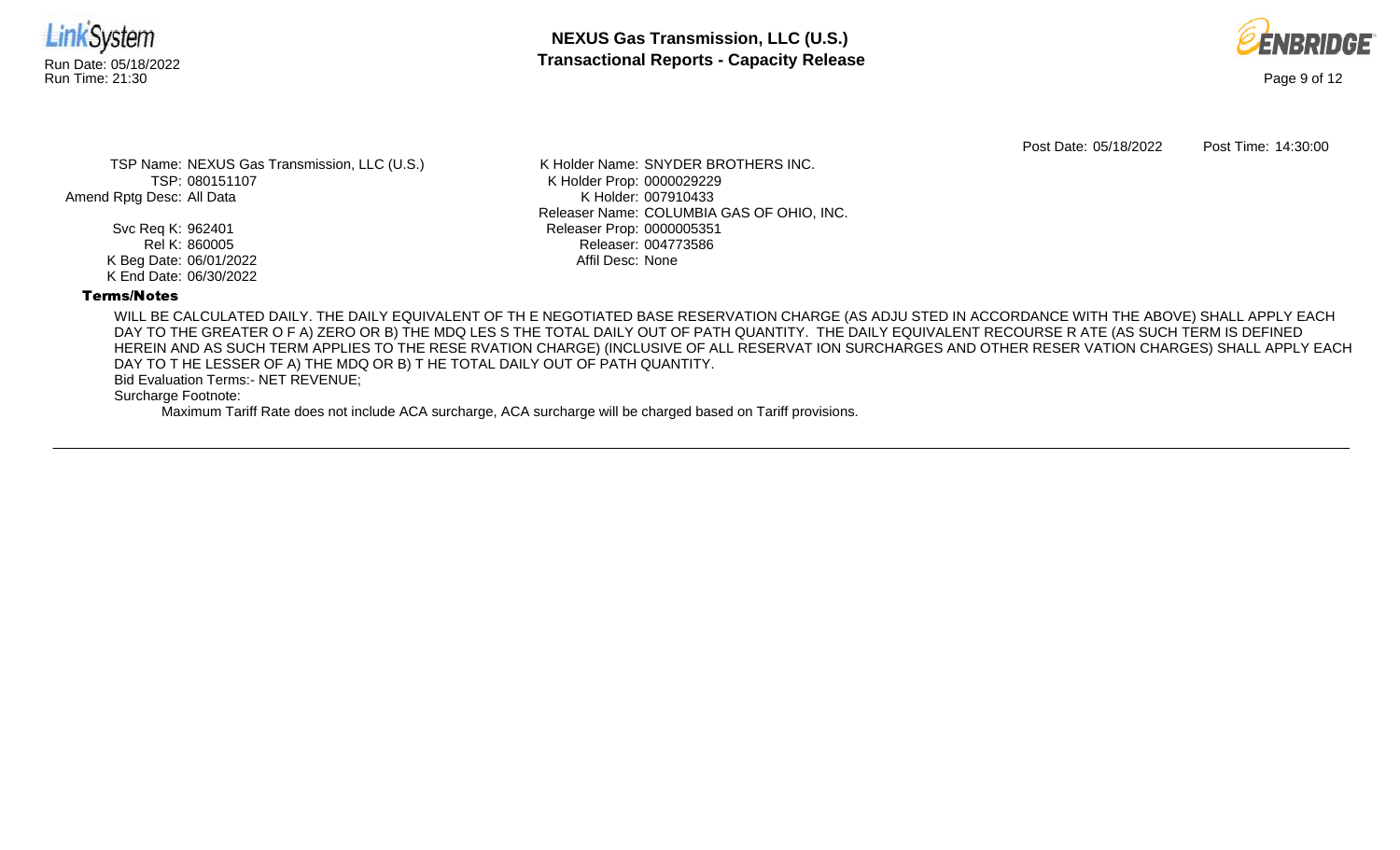



Rate

Post Date: 05/18/2022 Post Time: 12:30:00 TSP Name: NEXUS Gas Transmission, LLC (U.S.) TSP: 080151107 Amend Rptg Desc: All Data Svc Req K: 962400 Rel K: 860005 K Beg Date: 06/01/2022 K End Date: 06/30/2022 K Holder Name: VISTA ENERGY MARKETING LP K Holder Prop: 0000029443 K Holder: 829271746 Releaser Name: COLUMBIA GAS OF OHIO, INC. Releaser Prop: 0000005351 Releaser: 004773586 Affil Desc: None K Qty - K: 34 SICR Ind: No RAPP Desc: No Prev Rel: 2 Bus Day Ind: No Recall Notif EE: Yes Recall Notif Eve: Yes Recall Notif ID1: Yes Recall Notif ID2: Yes Recall Notif ID3: Yes Recall Notif Timely: Yes K Ent Beg Date: 06/01/2022 K Ent End Date: 06/30/2022 Rate Sch: FT-1 Res Rate Basis Desc: Per day K Stat Desc: New All Re-rel Desc: Re-releasable Repl SR Role Ind: Retail Choice Perm Rel Desc: Capacity is not being permanently released Prearr Deal Desc: Offer is subject to a prearranged deal Bidder Bid Basis Desc: Non-Index-Based Release - Absolute dollars and cents per unit basis Ngtd Rate Ind Desc: No Mkt Based Rate Ind: No Surchg Ind Desc: Rate(s) stated include all applicable surcharges; no surcharge detail or surcharge total provided

Recall/Reput Desc: Capacity recallable but not reputtable.

IBR Ind: No - the release does not utilize index-based pricing for capacity release.

| <b>K Ent Beg Date</b> | <b>K Ent End Date</b> | <b>Seasnl St</b> | <b>Seasnl End</b> | K Qty - K |
|-----------------------|-----------------------|------------------|-------------------|-----------|
| 06/01/2022            | 06/30/2022            |                  |                   | 34        |
|                       |                       |                  |                   |           |

|       |                                                     | Loc       |    |                            |     |             | Seasni Seasni K Ent Beg K Ent End |
|-------|-----------------------------------------------------|-----------|----|----------------------------|-----|-------------|-----------------------------------|
| Loc:  | Loc Name                                            | Zn        |    | K Qty - Loc Loc/QTI Desc   | End | <b>Date</b> | <b>Date</b>                       |
| N1003 | NEXUS/CPG                                           | M1        |    | Delivery point(s) quantity |     | 06/01/2022  | 06/30/2022                        |
|       | N4714 DTE APPALACHIA GATHERING HIGH NOON            | SZ        | 34 | Receipt point(s) quantity  |     | 06/01/2022  | 06/30/2022                        |
| N4812 | MARKWEST UTICA EMG/TWP RD 240-BERNE, MONROE CO., OH | <b>SZ</b> | 34 | Receipt point(s) quantity  |     | 06/01/2022  | 06/30/2022                        |

|             |                            |                |     |                     |            |            |                     |                     |         | ------   |
|-------------|----------------------------|----------------|-----|---------------------|------------|------------|---------------------|---------------------|---------|----------|
|             | <b>K Ent Beg K Ent End</b> | Rec            | Rec |                     |            | <b>Del</b> |                     |                     | Max Trf | $Chgd -$ |
| <b>Date</b> | <b>Date</b>                | Loc            | Zn  | <b>Rec Loc Name</b> | Del Loc Zn |            | <b>Del Loc Name</b> | <b>Rate ID Desc</b> | Rate    | Non-IBR  |
| 06/01/2022  | 06/30/2022                 | M <sub>1</sub> | M   | NXUS M1             | M1         | M1         | NXUS M1             | Commodity           | 0.0057  | 0.0057   |
| 06/01/2022  | 06/30/2022                 | M1             | M1  | NXUS M1             | <b>SZ</b>  | <b>SZ</b>  | NXUS SZ             | Commodity           | 0.0057  | 0.0057   |
| 06/01/2022  | 06/30/2022                 | SZ             | .SZ | NXUS SZ             | M1         | M1         | NXUS M1             | Commodity           | 0.0057  | 0.0057   |
| 06/01/2022  | 06/30/2022                 | <b>SZ</b>      | -SZ | NXUS SZ             | <b>SZ</b>  | <b>SZ</b>  | NXUS SZ             | Commodity           | 0.0000  | 0.0000   |
| 06/01/2022  | 06/30/2022                 | M1             | M   | NXUS M1             | M1         | M1         | NXUS M1             | Reservation         | 0.8167  | 0.7500   |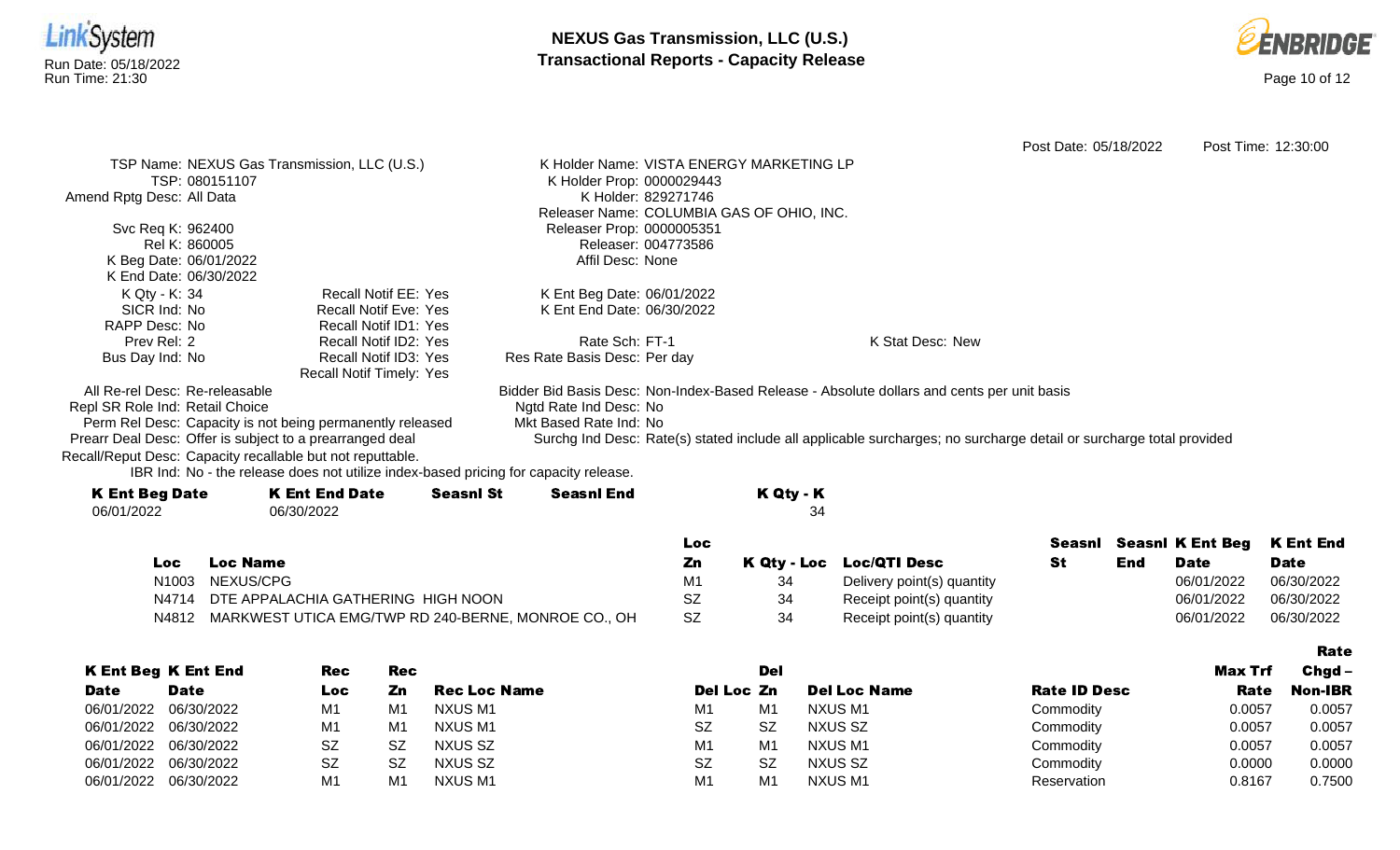

Amend Rptg Desc: All Data

Svc Req K: 962400 Rel K: 860005 K Beg Date: 06/01/2022 K End Date: 06/30/2022

TSP: 080151107

K Holder Prop: 0000029443 K Holder: 829271746 Releaser Name: COLUMBIA GAS OF OHIO, INC. Releaser Prop: 0000005351 Releaser: 004773586 Affil Desc: None

|                       | <b>K Ent Beg K Ent End</b> | <b>Rec</b> | Rec |              |            | Del |                     |                     | <b>Max Trf</b> | ------<br>Chgd – |
|-----------------------|----------------------------|------------|-----|--------------|------------|-----|---------------------|---------------------|----------------|------------------|
| <b>Date</b>           | <b>Date</b>                | Loc        | Zn. | Rec Loc Name | Del Loc Zn |     | <b>Del Loc Name</b> | <b>Rate ID Desc</b> | Rate           | <b>Non-IBR</b>   |
| 06/01/2022 06/30/2022 |                            | <b>SZ</b>  | SZ  | NXUS SZ      | SZ         |     | NXUS SZ             | Reservation         | 0.1498         | 0.0000           |

Rate

# Recall/Reput Terms

RETAIL CHOICE RECALLABLE FOR ADMINISTRATIVE PURPOSES

# Terms/Notes